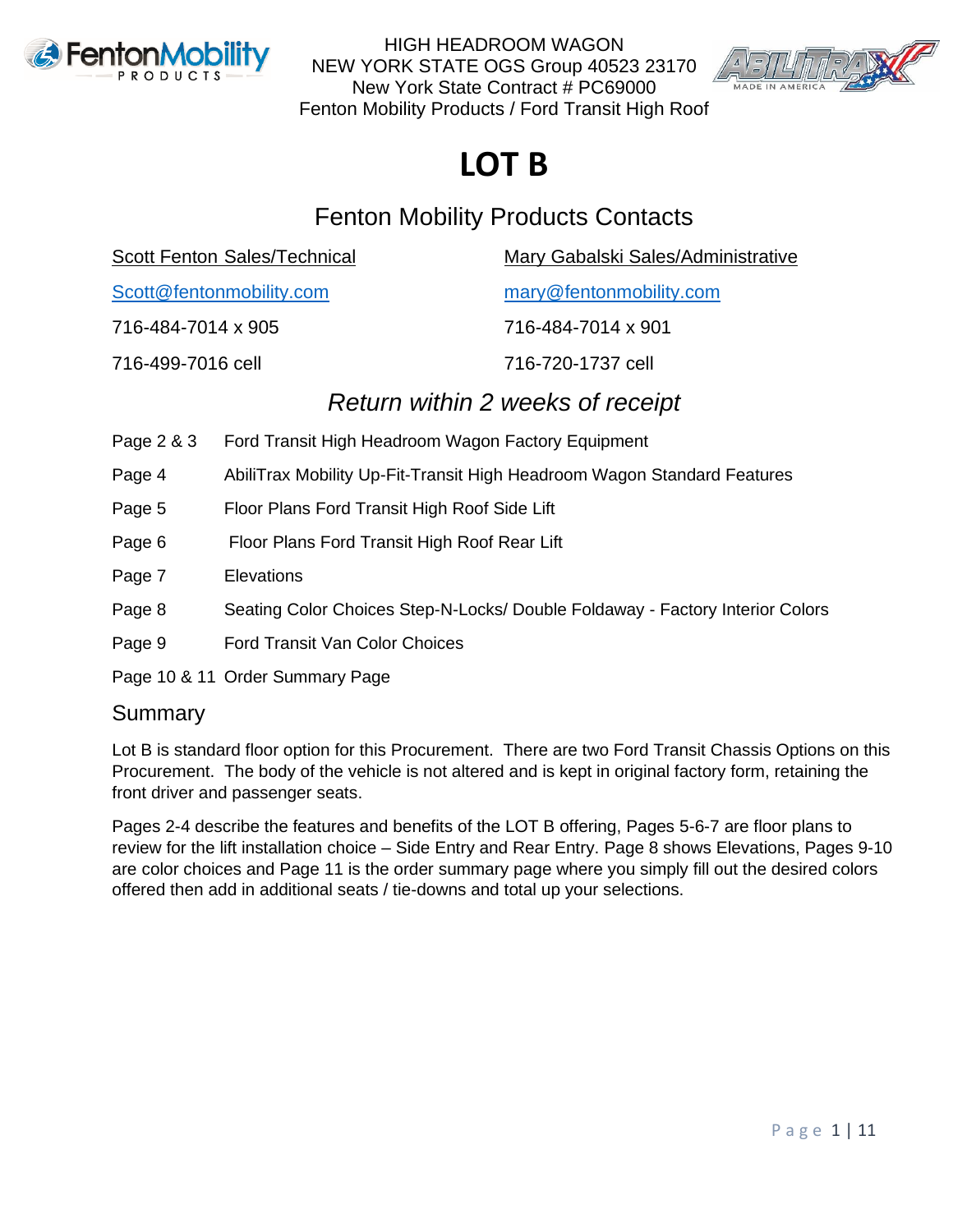



#### Ford Transit High Headroom Wagon - AbiliTrax Flexible Floorplan

#### **Bold=New for 2020**

Standard Equip & Specs Ford Transit 350 High Roof **Dimensions**

- Exterior length: 235.5" Exterior width: 81.3"
- Exterior height: 108.6" Wheelbase: 148.0"
- 77" Interior Height 53.7" Interior width

#### **Powertrain**

- **275hp 3.5L DOHC 24 valve V-6 engine with variable valve control, port/direct injection**
- **10 speed automatic transmission with overdrive**
- Rear-wheel drive
- Capless fuel filler

#### **Suspension/Handling**

- Front independent strut suspension with anti-roll bar, gas-pressurized shocks
- Rear rigid axle leaf spring suspension with gas pressurized shocks
- Electric power-assist rack-pinion Steering Front and rear 16 x 6.5 steel wheels
- LT235/65SR16 CBSW AS front and rear tires

#### **Body Exterior**

- 3 doors Sliding right rear passenger
- Driver and passenger power remote heated, power folding door mirrors with turn signal indicator
- Turn signal indicator in mirrors
- Front and rear 16 x 6.5 wheels
- 1 rear tow hook

#### **Convenience**

- Manual air conditioning Rear HVAC
- Cruise control with steering wheel controls Power front windows
- Driver 1-touch down Remote power door locks with 2 stage unlock and illuminated entry
- Manual tilt steering wheel Manual telescopic steering wheel
- Day-night rearview mirror  **Ford Pass Connect 4G LTE Wi-Fi internet access**
- Emergency SOS Wireless phone connectivity

#### **Selected Equip & Specs (cont'd)**

- SYNC 3 AppLink smart device integration 1 1st row LCD monitor
- Front and rear cupholders Dual illuminated visor mirrors
- Full floor console Full overhead console
- Driver and passenger door bins Rear door bins

#### **Seats and Trim**

- Front bucket seats
- 4-way driver seat adjustment Manual driver lumbar support
- 4-way passenger seat adjustment Driver and passenger armrests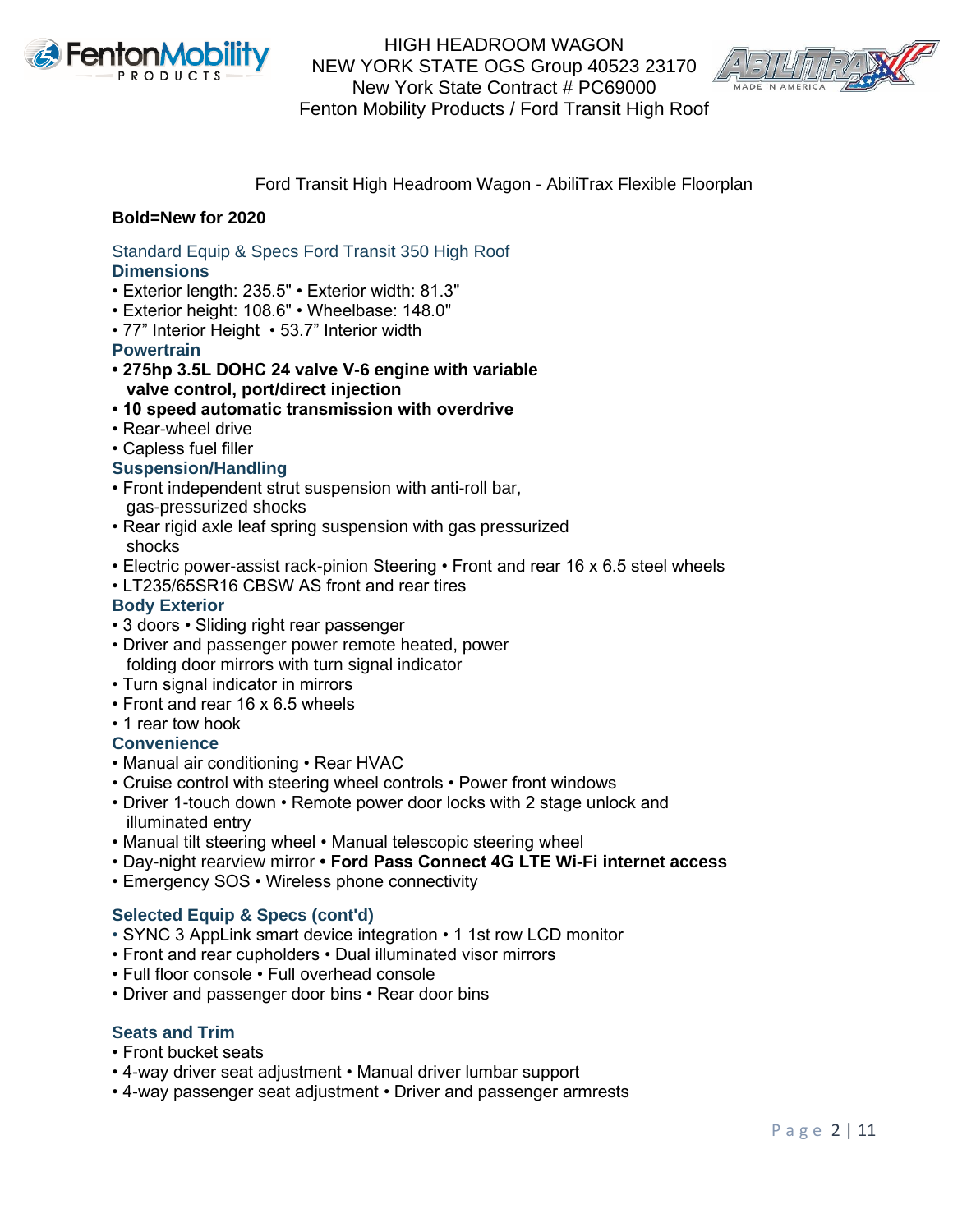



- Cloth seat upholstery
- Metal-look instrument panel insert

#### **Entertainment Features**

- AM/FM stereo radio Auxiliary audio input
- External memory control Steering wheel mounted radio controls
- 8 speakers Streaming audio
- Fixed antenna

#### **Lighting, Visibility and Instrumentation**

- **Halogen aero-composite headlights** Fully automatic headlights
- **Front fog lights** Variable intermittent front windshield wipers
- **Rain sensing wipers** Fixed rearmost windows
- Light tinted windows Front and rear reading lights
- Tachometer Camera(s) rear
- Low tire pressure warning Trip computer
- Parking sensors Trip odometer

**• Lane departure • Ford Co-Pilot360 - Blind Spot Information System (BLIS) blind spot sensor**

#### **Safety and Security**

- 4-wheel ABS brakes Brake assist with hill hold control
- 4-wheel disc brakes Ford Co-Pilot360 w/Side Wind Stabilization

Electronic stability control

- ABS and driveline traction control
- Dual front impact airbag supplemental restraint system
- Dual seat mounted side impact airbag supplemental restraint system
- Safety Canopy System curtain 1st, 2nd and 3rd row overhead airbag supplemental restraint system
- Airbag supplemental restraint system occupancy sensor
- Power remote door locks with 2 stage unlock and panic alarm

• SecuriLock immobilizer • Manually adjustable front head restraints• **3 manually adjustable rear head restraints • Ford Co-Pilot360 - Blind Spot Information System**

#### **(BLIS) blind spot sensor**

**• Ford Co-Pilot360 - Pre-Collision Assist with**

 **Automatic Emergency Braking (AEB) Feature**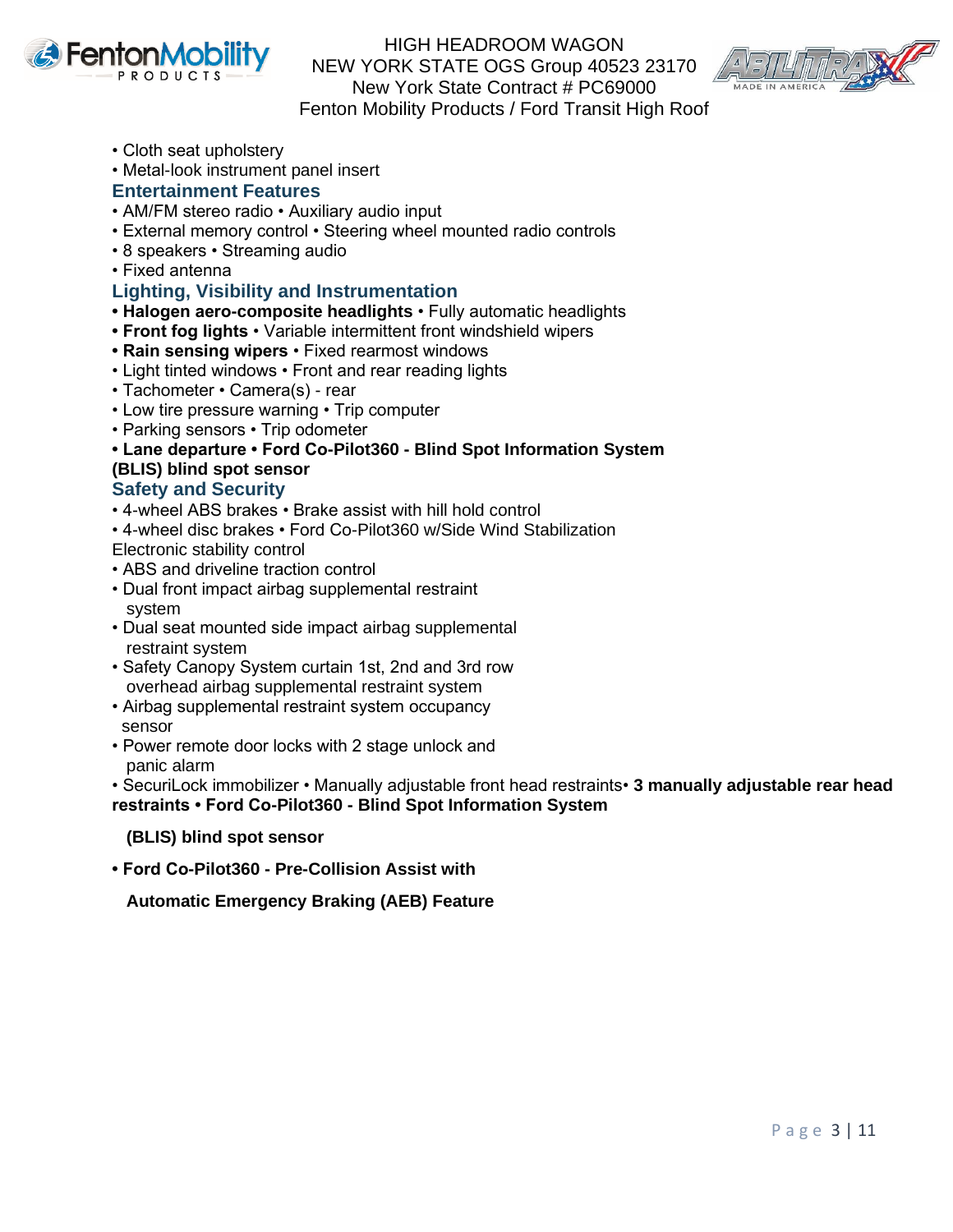



## Fenton Mobility Up-Fit

Standard Up-Fit Equipment as Specified Fenton Mobility Installed

- Full length 140" length, 5/8" Thick Marine Grade plywood with durable, non-slip surface, light gray floor covering from behind Driver and Passenger front door to the Rear swing out doors
- Complete FMVSS Compliance 207/210, 225, 302
- Made in America
- (2) Freedman Double Foldaway GO ES Seat with integrated seat belts
- Stainless Steel Running Boards 8" Platforms
- Mud Flaps Front and Rear
- 1 ¼ " Yellow Powder Stainless Grab Rail at Non-Lift Door
- Drive Shaft loops
- Vertical Padded panel at Side lift application
- Choice of Side or Rear lift install
- Braun Century lift 1,000lbs Rear, 800lbs Side
- Intermotive Transmission interlock with Dash mounted display panel
- Driver side L-track rail for wheelchair shoulder belts full length
- Passenger side L track rail for wheelchair shoulder belts full length
- (7) Adult Passenger Capacity (5) Ambulatory (1) Wheelchair
- Mechanically interchangeable seating
- (1) set of Q'straint retractable tie-downs with lap and shoulder belt Q-10007
- DOT Safety Kit
- Full body undercoat Ford QVM compliant
- Front End Alignment
- Compliant Labeling / Interior and Exterior
- **Choice of Exterior Stripe**
- Key Chain USB User's Manual
- New York State Safety Inspection
- New York State DOT inspection
- Delivery

For more information please visit:<http://www.abilitrax.com/>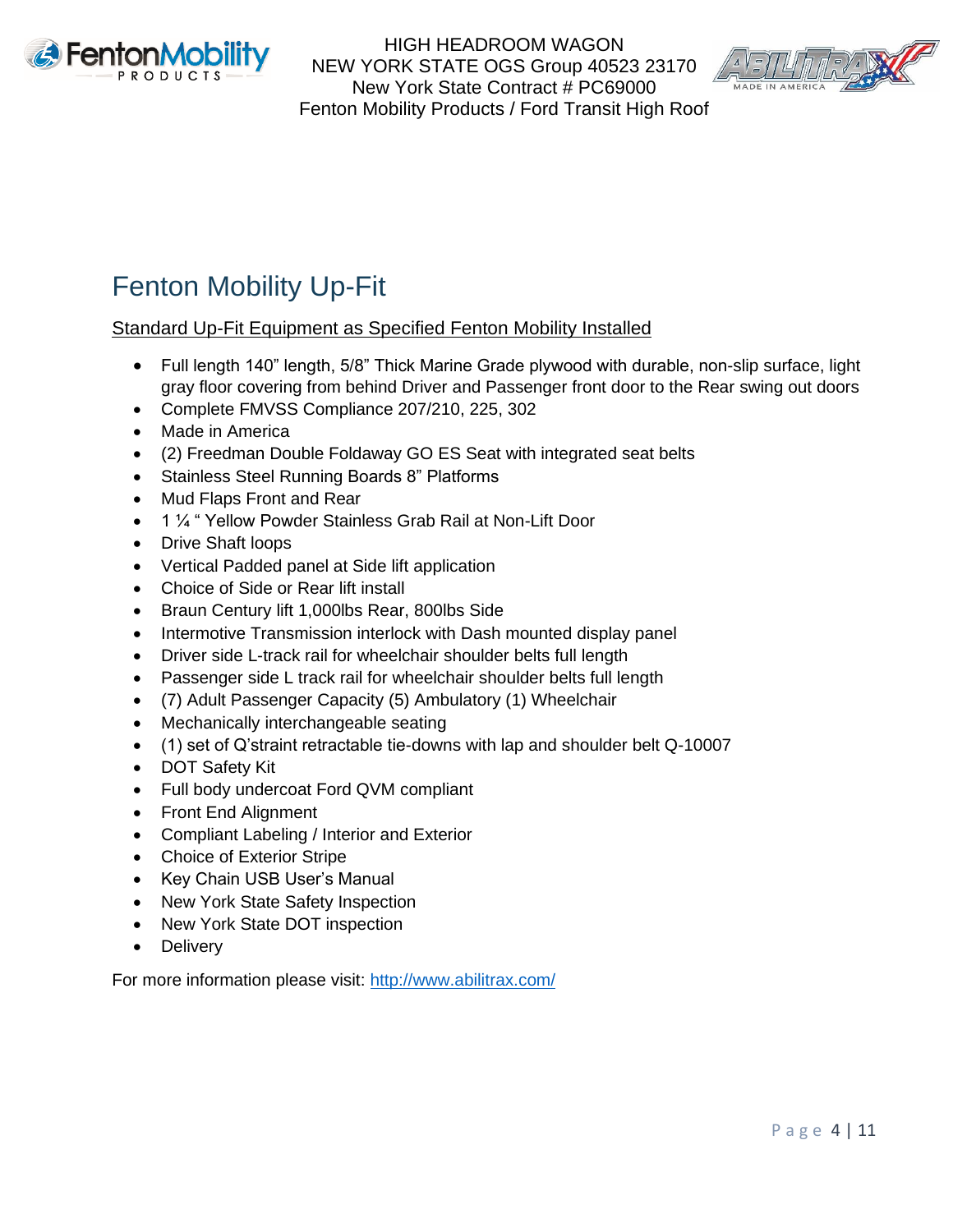



## Floor Plans Ford Transit High Roof

### Side Lift Installation



#### Base Contract Vehicle includes Seats and Tie-Downs in the Floor Plan pictured above

For interactive floor plans please visit:<http://www.abilitrax.com/van-seating-layout-designer>

Click on the Ford Transit 140 Class tab and select "add"

Additional Wheel Chair tie-downs are available at an additional cost of \$650.00 and can be added on the order summary page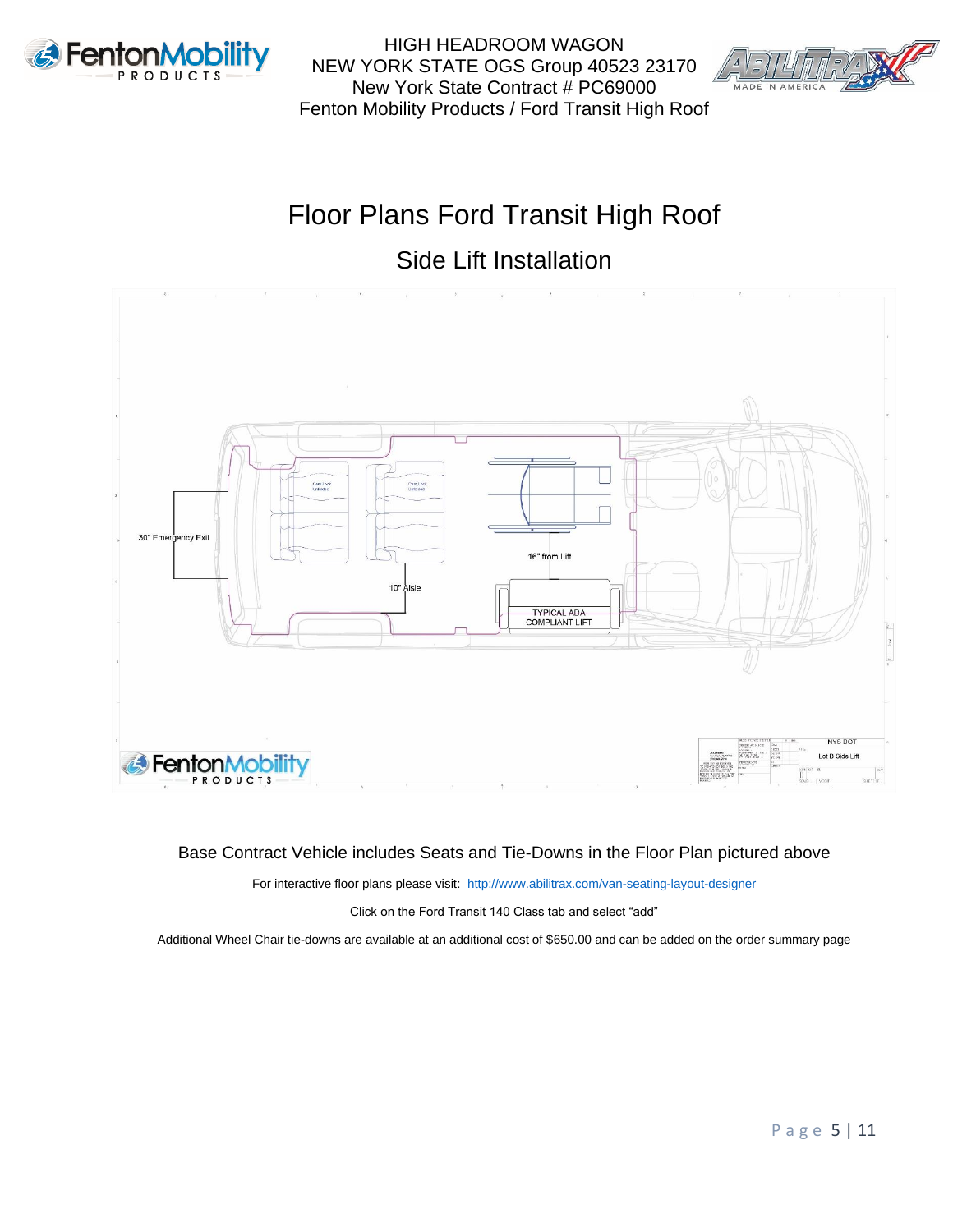



### Floor Plans Ford Transit High Roof

Rear Lift Installation



#### Base Contract Vehicle includes Seats and Tie-Downs in the Floor Plan pictures above

For interactive floor plans please visit:<http://www.abilitrax.com/van-seating-layout-designer>

Click on the Ford Transit 140 Class tab and select "add"

Additional Wheel Chair tie-downs are available at an additional cost of \$650.00 and can be added on the order summary page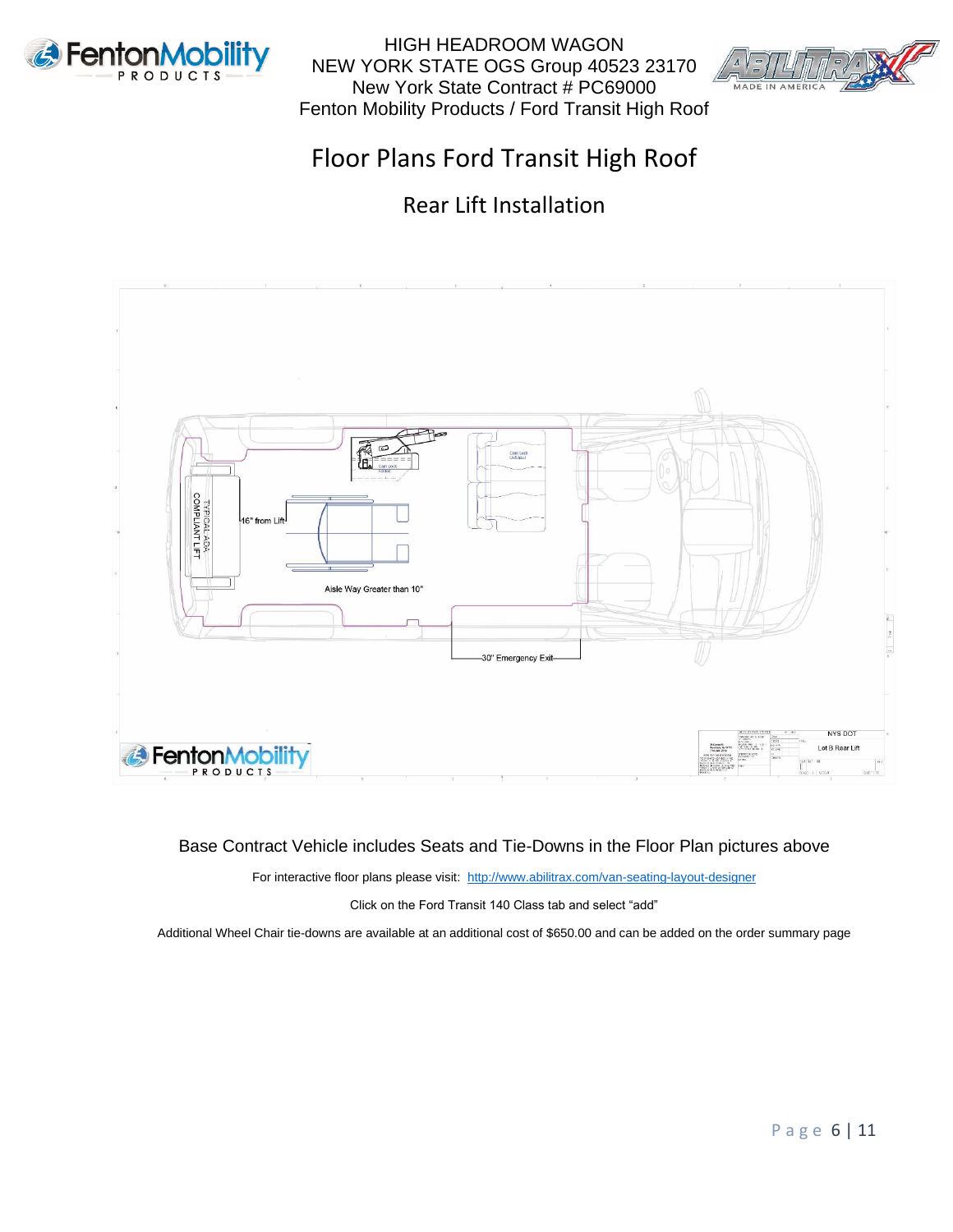



### **Elevations**



148" Wheelbase





Length 235.5"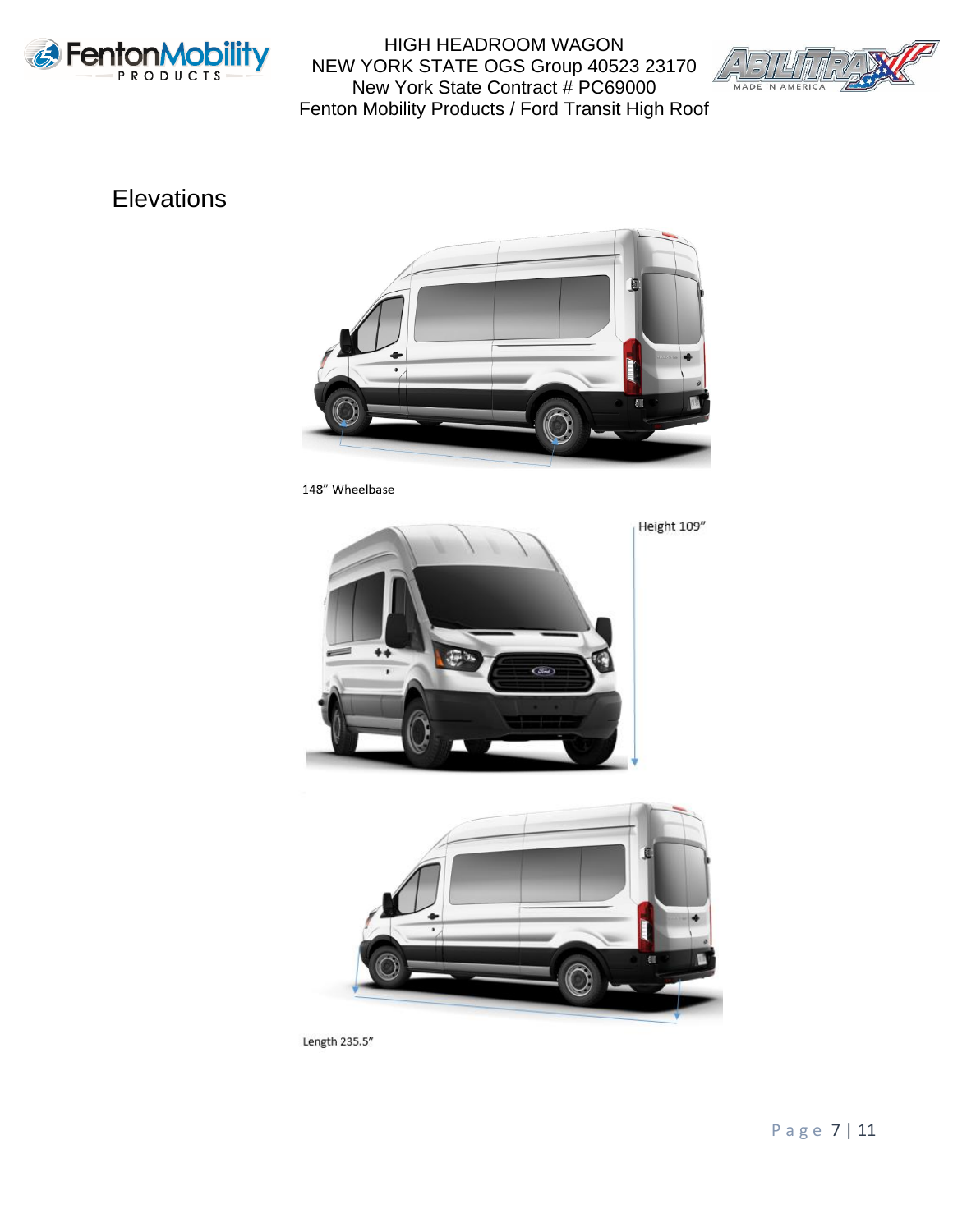



### Seating Color Choices Double Foldaway





Predictions Misty Bay #610

Predictions Silversurf #595

### Ford Factory front driver and passenger seat color choice



Ford Factory Color Choice Dark Palazzo Factory Color Choice Ebony (Replaces Ford Pewter Interior) (Replaces Ford Charcoal Interior)

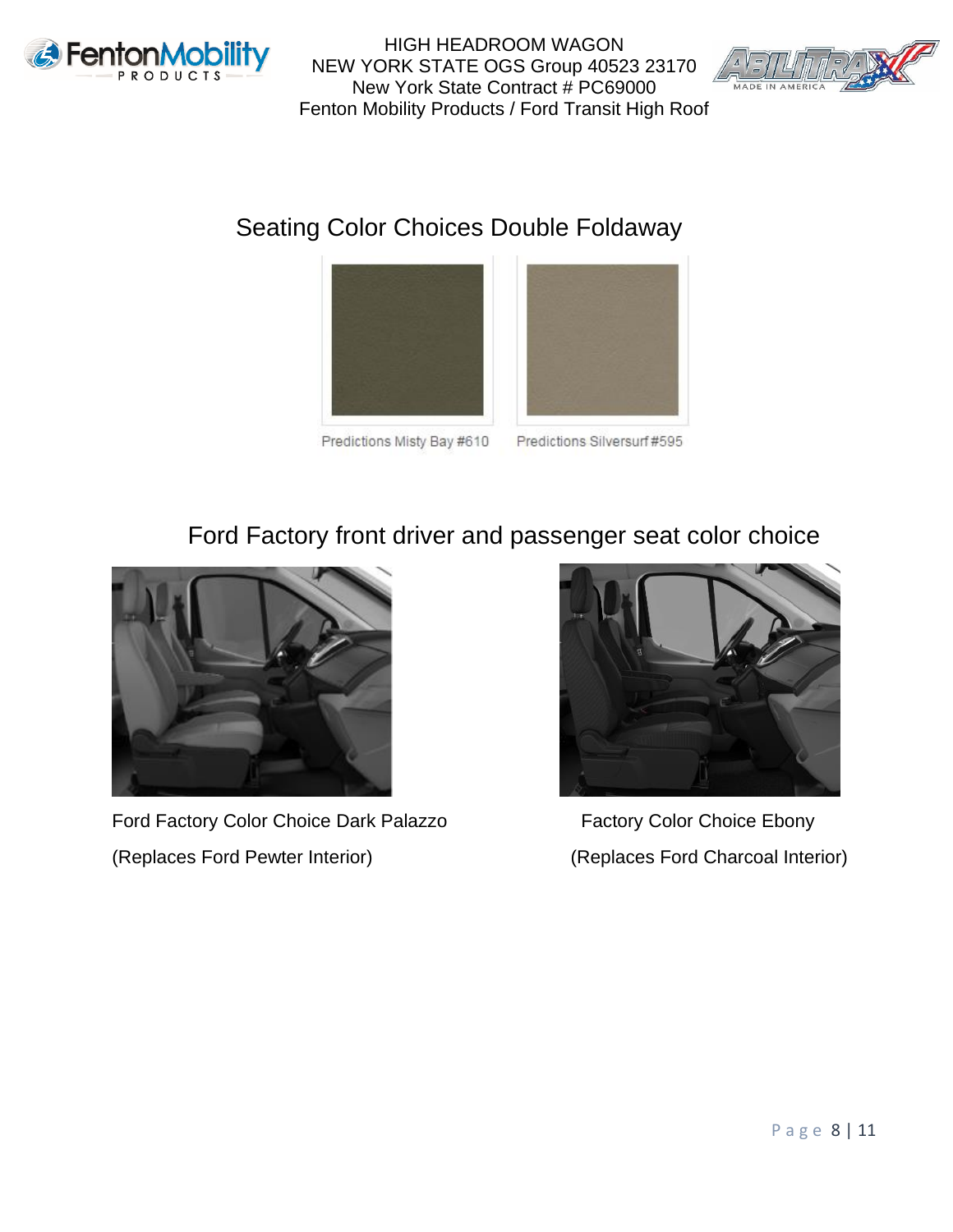



Paint Choice





White **Ingot Silver** Magnetic













Black Race Red Kapoor Red

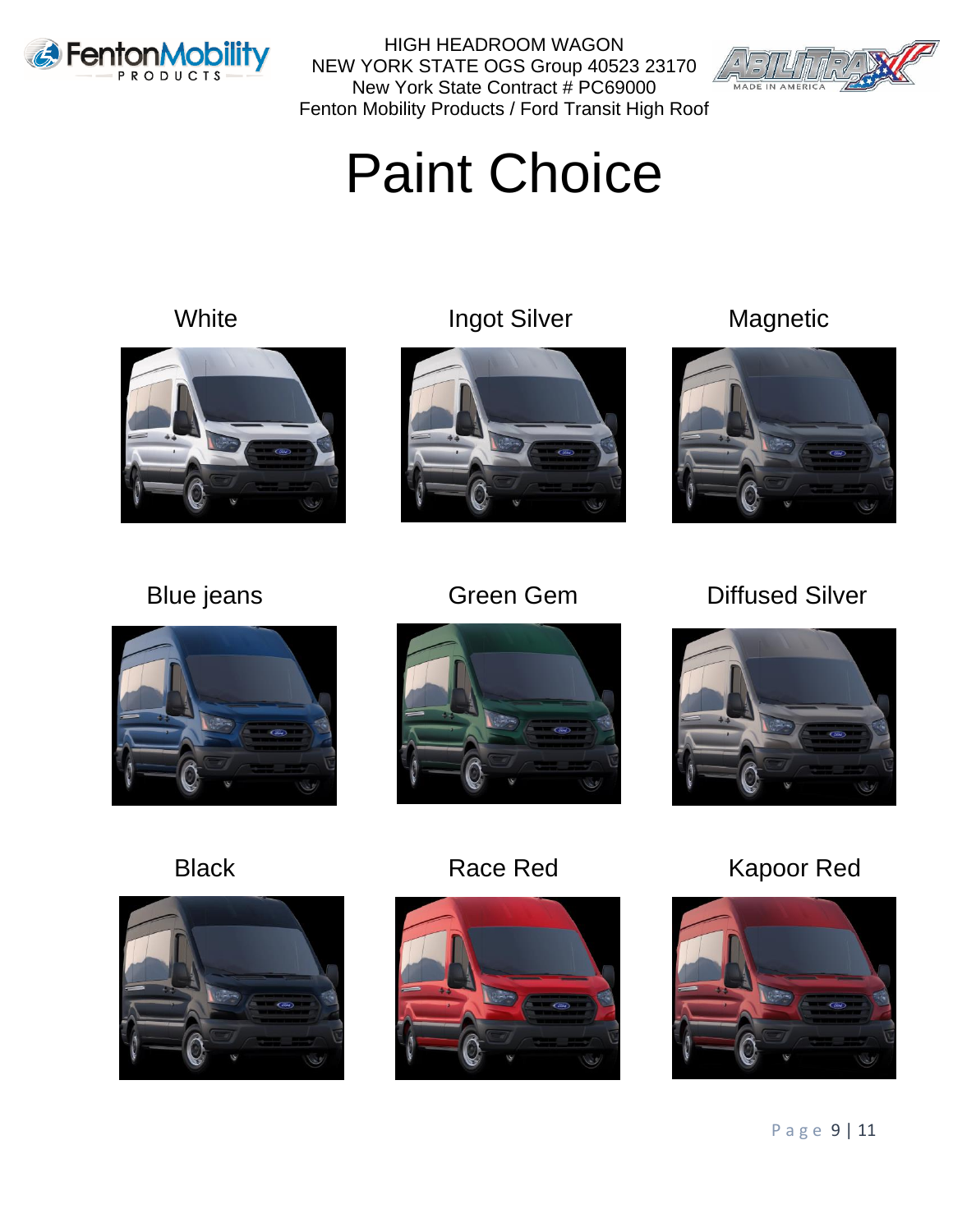



Order Summary Page (fill out all items 1-5 & 8-9 - 6 & 7 If applicable)

| 1.               | Name of Agency: _________________                                                                                                                                                                                              |                                                                                                                                                                                                                                |
|------------------|--------------------------------------------------------------------------------------------------------------------------------------------------------------------------------------------------------------------------------|--------------------------------------------------------------------------------------------------------------------------------------------------------------------------------------------------------------------------------|
|                  | Purchase Order #: Note that the set of the set of the set of the set of the set of the set of the set of the s                                                                                                                 | Order Date: _________________                                                                                                                                                                                                  |
| Administration   |                                                                                                                                                                                                                                | Delivery $\Box$ Same as Administration                                                                                                                                                                                         |
|                  |                                                                                                                                                                                                                                |                                                                                                                                                                                                                                |
|                  | City: the contract of the contract of the contract of the contract of the contract of the contract of the contract of the contract of the contract of the contract of the contract of the contract of the contract of the cont | City: the contract of the contract of the contract of the contract of the contract of the contract of the contract of the contract of the contract of the contract of the contract of the contract of the contract of the cont |
|                  | State: the contract of the contract of the contract of the contract of the contract of the contract of the contract of the contract of the contract of the contract of the contract of the contract of the contract of the con | State: the contract of the contract of the contract of the contract of the contract of the contract of the contract of the contract of the contract of the contract of the contract of the contract of the contract of the con |
|                  |                                                                                                                                                                                                                                |                                                                                                                                                                                                                                |
|                  |                                                                                                                                                                                                                                |                                                                                                                                                                                                                                |
|                  |                                                                                                                                                                                                                                |                                                                                                                                                                                                                                |
|                  |                                                                                                                                                                                                                                |                                                                                                                                                                                                                                |
| 2.               | <b>Ford Transit Van Color Choices</b>                                                                                                                                                                                          |                                                                                                                                                                                                                                |
|                  |                                                                                                                                                                                                                                | □White □ Blue Jeans □ Ingot Silver □ Magnetic □ Green Gem                                                                                                                                                                      |
|                  |                                                                                                                                                                                                                                | □ Black □ Race Red □ Kapoor Red □ Diffused Silver                                                                                                                                                                              |
|                  |                                                                                                                                                                                                                                |                                                                                                                                                                                                                                |
| 3.               | <b>Factory Front Seat Color Choice</b>                                                                                                                                                                                         |                                                                                                                                                                                                                                |
|                  | □ Dark Palazzo                                                                                                                                                                                                                 | $\Box$ Ebony                                                                                                                                                                                                                   |
|                  |                                                                                                                                                                                                                                |                                                                                                                                                                                                                                |
| 4.               | Floor Plan Selection (see page 5 for Rear Lift Plan-A-Van, see page 6 for Side Lift Plan-A-Van)                                                                                                                                |                                                                                                                                                                                                                                |
|                  |                                                                                                                                                                                                                                | $\Box$ Side Lift Installation (800 lb. Lift) $\Box$ Rear Lift Installation (1000lb. Lift)                                                                                                                                      |
|                  |                                                                                                                                                                                                                                |                                                                                                                                                                                                                                |
| 5.               | Freedman Seat Color Choice                                                                                                                                                                                                     |                                                                                                                                                                                                                                |
|                  |                                                                                                                                                                                                                                |                                                                                                                                                                                                                                |
|                  |                                                                                                                                                                                                                                | □ Predictions Misty Bay □ Predictions Silver Surf                                                                                                                                                                              |
| 6.               | <b>Optional Stripe 6" Vinyl</b>                                                                                                                                                                                                |                                                                                                                                                                                                                                |
|                  |                                                                                                                                                                                                                                |                                                                                                                                                                                                                                |
|                  | $\square$ No Stripe (skip to 7)<br>$\square$ Black<br>$\square$ White                                                                                                                                                          |                                                                                                                                                                                                                                |
|                  |                                                                                                                                                                                                                                |                                                                                                                                                                                                                                |
| 7.               | Lettering $\Box$ No lettering (skip to 8) $\Box$ lettering (fill out details below) $\Box$ Black                                                                                                                               | $\square$ White                                                                                                                                                                                                                |
|                  |                                                                                                                                                                                                                                |                                                                                                                                                                                                                                |
|                  |                                                                                                                                                                                                                                |                                                                                                                                                                                                                                |
| Vehicle Fleet #: |                                                                                                                                                                                                                                | (per NY DOT 3" high letters, Vehicle Capacity - 1 1/2" high letters)                                                                                                                                                           |